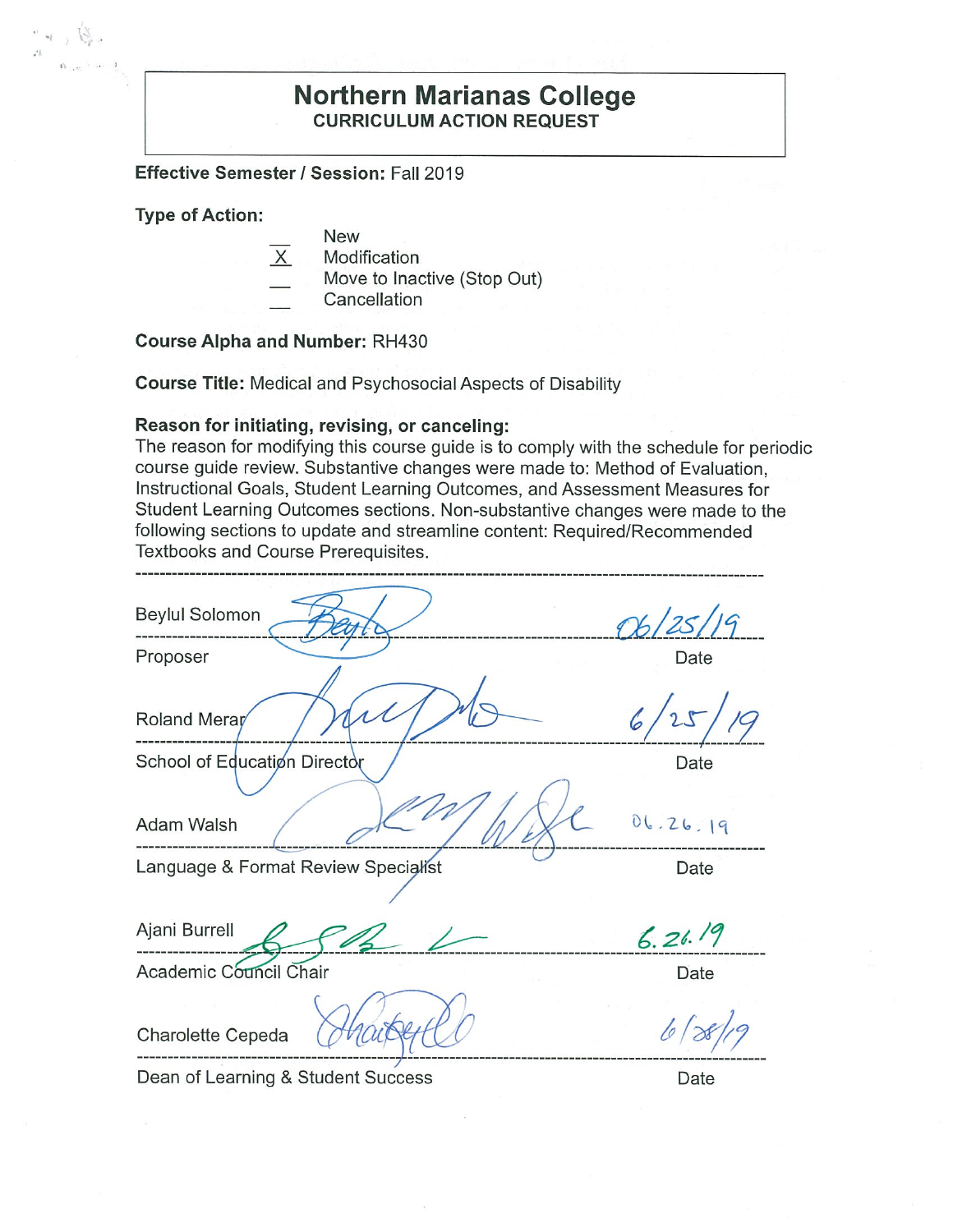**Page:2** 

Course: RH430

#### **1. Department**

School of Education

#### **2. Purpose**

The purpose of this course is to deliver vital content for all students who are interested in working with populations that have disabilities or chronic illnesses. It provides students with a working knowledge of the medical and psychosocial aspects of disability and chronic illness, provides them with the knowledge and understanding that are necessary to function, and serve effectively in a human services setting. The target population is all students pursuing a degree in Education with a concentration in Rehabilitation and Human Services, teachers, parents, administrators, anyone else with an interest in learning more about this aspect of disability.

#### **3. Description**

#### **A. Required/Recommended Textbook(s) and Related Materials**  Required:

Falvo, Donna R. (2013). Medical and psychosocial aspects of chronic illness and disability (5<sup>th</sup> ed.). Burlington, MA: Jones and Bartlett Learning.

Readability level: Grade 12

Handouts on specific topics will also be distributed.

Recommended: N/A

#### **B. Contact Hours**

- **1. Lecture:** 3 per week / 45 per semester
- **2. Lab:** N/A
- **3. Other:** N/A

### **C. Credits**

- **1. Number:** 3
- **2. Type:** Regular degree credits

### **D. Catalogue Course Description**

This course provides students with a working knowledge of the medical and psychosocial aspects of disability and chronic illness, provides them with the knowledge and understanding that are necessary to function, serve effectively in a human services setting. Prerequisite(s): RH310 and RH330 with a "C" grade or higher and acceptance into the School of Education (Teacher Candidacy) before taking this course or permission of the Director of the School of Education.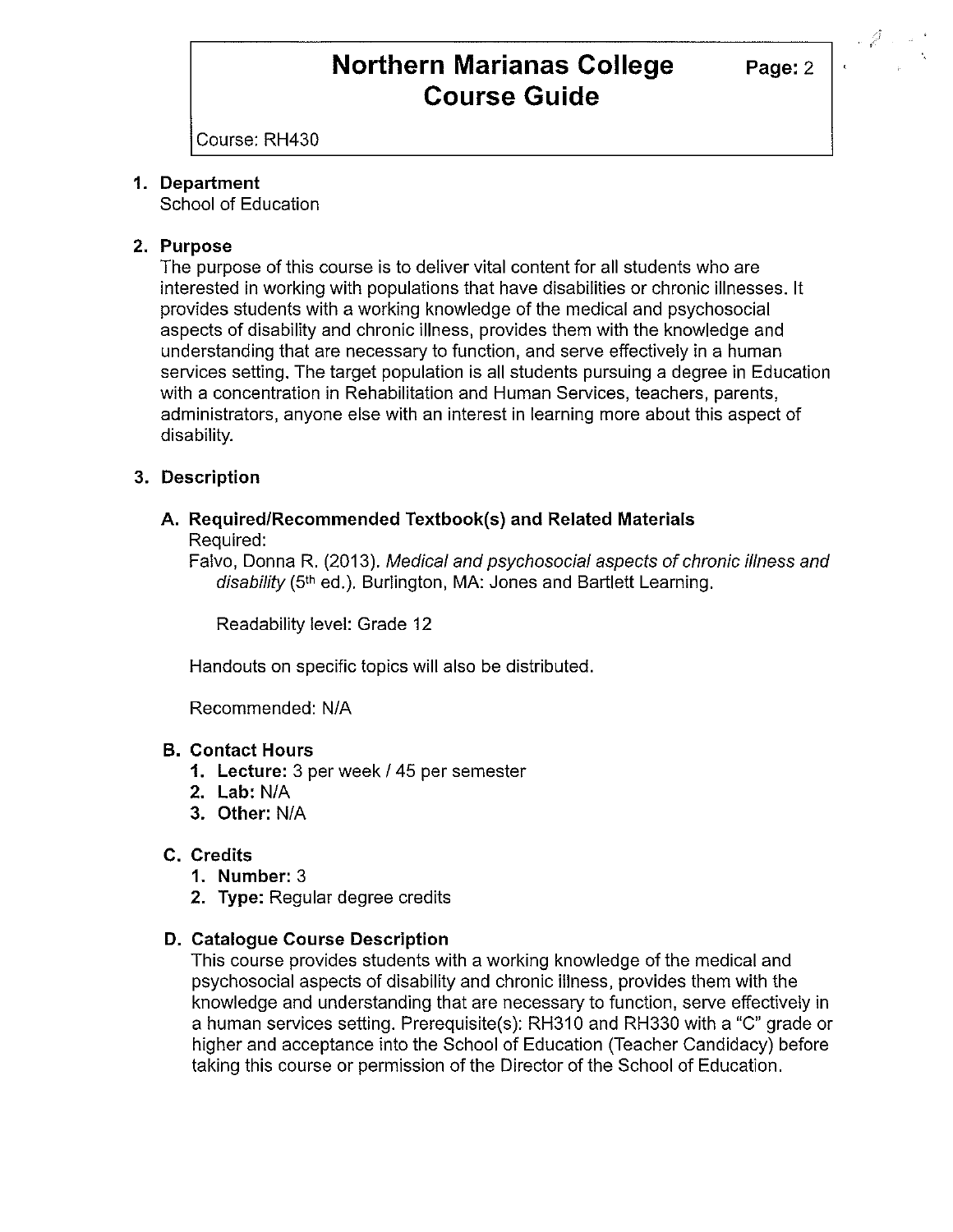**Page:3** 

Course: RH430

English Placement Level: EN202. Math Placement Level: MA132 (Course offered: Fall and Spring).

#### **E. Degree or Certificate Requirements Met by Course**

This is a course requirement for the B.S. degree in Education with a concentration in Rehabilitation and Human Services.

#### **F. Course Activities and Design**

Class activities, design, and specific instructional methods will be at the discretion of the instructor teaching the course. Suggested techniques may include, but are not limited to, the following: lecture and interactive discussion, facilitated group discussions, problem-based learning/case studies, audio-visual and professional article reviews and reactions/reflections, group/individual presentations and scenario/role-playing, quizzes and exams.

#### **4. Course Prerequisite(s); Concurrent Course Enrollment**

Prerequisite(s): RH 310 and RH 330 with a "C" grade or higher and acceptance into the School of Education (Teacher Candidacy) or permission of the Director of the School of Education.

Concurrent Course Enrollment: N/A

#### **Required English/Mathematics Proficiency Level(s)**

English Placement Level: EN202 Mathematics Placement Level: MA132

#### **5. Estimated Cost of Course; Instructional Resources Needed**

Cost to the Student: Tuition for a 3-credit course and the cost of the textbook.

Cost to the College: Instructor's salary

Instructional resources for the course include: textbooks, films, whiteboard and markers, projectors, laptop computer, extension cords, duplicating supplies and materials (for copies of handouts).

#### **6. Method of Evaluation**

Students will be evaluated based on their attendance, class participation, article reviews, reaction/reflection papers, group/individual presentations, quizzes and exams. NMC's grading and attendance policies will be followed.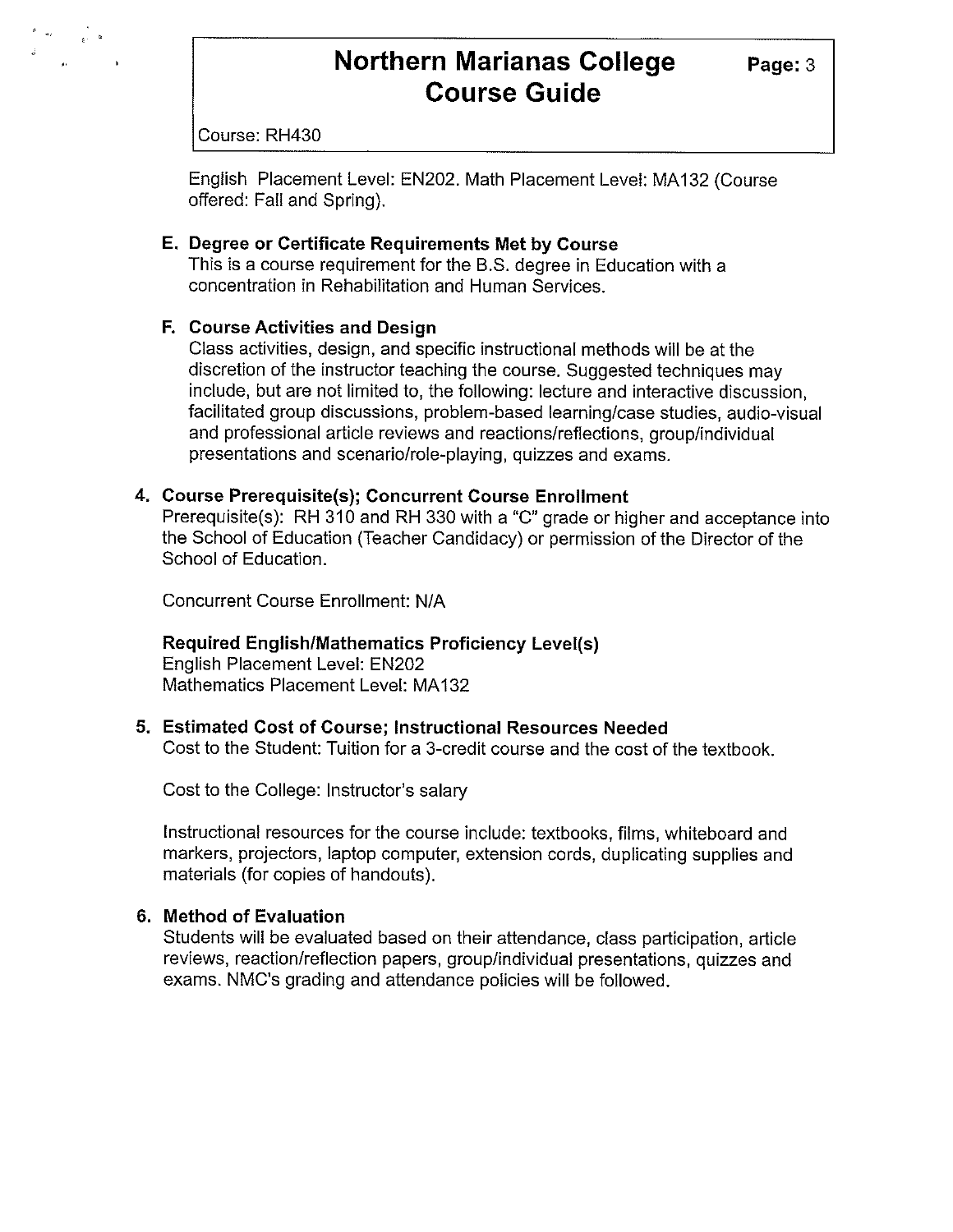Course: RH430

### **7. Course Outline**

This is a topical outline and does not necessarily indicate the sequence in which the material will be presented.

- 1.0 Chronic Illness and Disability Conceptualization
- 2.0 Chronic Illness and Disability Resource Compilation
- 3.0 Human Anatomy and the Impact of Chronic Illness and Disability on the Body
- 4.0 The Psychosocial, Functional Aspects, and Vocational Impediments for the Conditions Related to:
	- 4.1 The nervous system
	- 4.2 Spinal cored, peripheral nervous system and neuromuscular system
	- 4.3 The eyes and blindness
	- 4.4 Hearing loss and deafness
	- 4.5 Intellectual and developmental disabilities
	- 4.6 Psychiatric disabilities
	- 4.7 Substance abuse
	- 4.8 The blood and immune system
	- 4.9 The endocrine system
	- 4.10 The gastrointestinal system
	- 4.11 The cardiovascular system
	- 4.12 The respiratory (pulmonary) system
	- 4.13 The kidney and urinary tract
	- 4.14 The musculoskeletal system
	- 4.15 The skin, burns, and facial disfigurement
	- 4.16 Cancers
- 5.0 Assistive Technology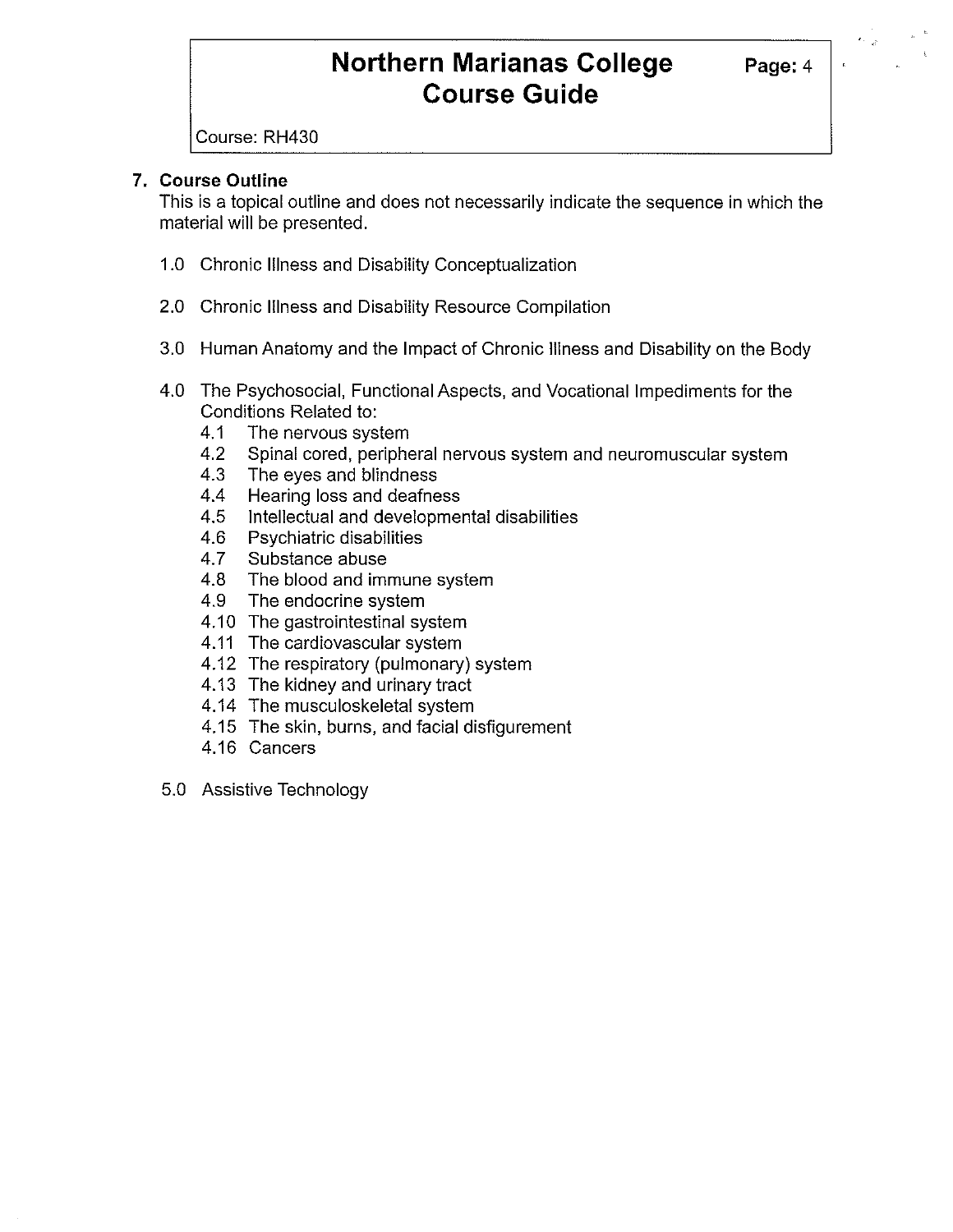

Course: RH430

#### **8. Instructional Goals**

The course will introduce students to:

- 1.0 Various types of chronic illnesses, disabilities, and the models of treatment;
- 2.0 The human anatomy and the impact that chronic illnesses and disabilities have on the human body;
- 3.0 The psychosocial, functional, and vocational impediments for the conditions related to:
	- 3.1 The nervous system
	- 3.2 Spinal cored, peripheral nervous system and neuromuscular system
	- 3.3 The eyes and blindness
	- 3.4 Hearing loss and deafness
	- 3.5 Intellectual and developmental disabilities
	- 3.6 Psychiatric disabilities
	- 3.7 Substance abuse
	- 3.8 The blood and immune system
	- 3.9 The endocrine system
	- 3.10 The gastrointestinal system
	- 3.11 The cardiovascular system
	- 3.12 The respiratory (pulmonary) system
	- 3.13 The kidney and urinary tract
	- 3.14 The musculoskeletal system
	- 3.15 The skin, burns, and facial disfigurement
	- 3.16 Cancers
- 4.0 The different types of assistive technology and the process involved in selecting/using them.